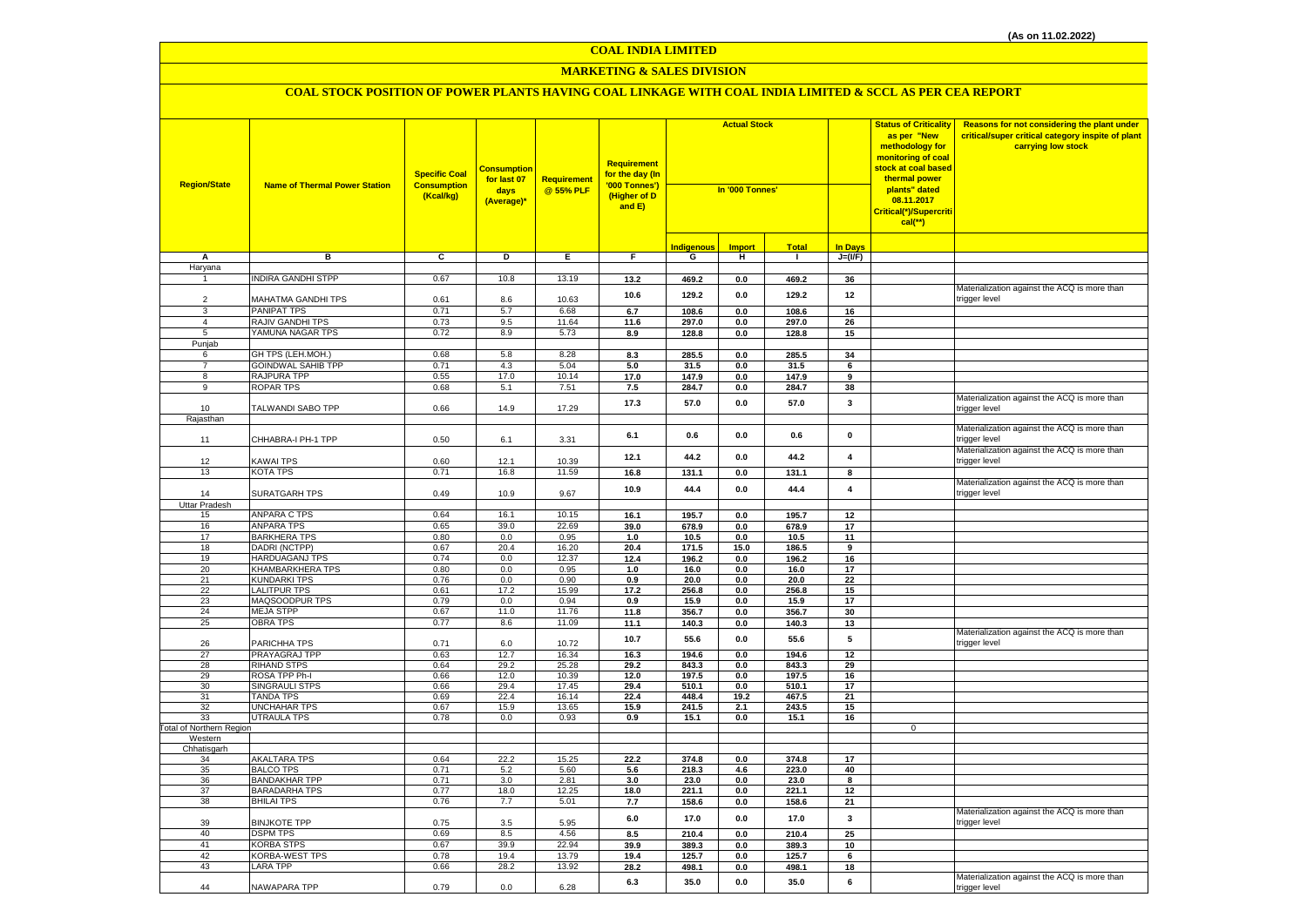#### **MARKETING & SALES DIVISION**

| <b>Region/State</b>     | <b>Name of Thermal Power Station</b> | <b>Specific Coal</b><br><b>Consumption</b><br>(Kcal/kg) | <b>Consumption</b><br>for last 07<br>days<br>(Average)* | <b>Requirement</b><br>@ 55% PLF | <b>Requirement</b><br>for the day (In<br>'000 Tonnes')<br>(Higher of D<br>and E) | <b>Actual Stock</b><br>In '000 Tonnes' |                 | 08.11.2017<br>$cal$ (**) |                         | <b>Status of Criticality</b><br>as per "New<br>methodology for<br><mark>monitoring of coal</mark><br><mark>stock at coal based</mark><br>thermal power<br>plants" dated<br>Critical(*)/Supercriti | Reasons for not considering the plant under<br>critical/super critical category inspite of plant<br>carrying low stock |
|-------------------------|--------------------------------------|---------------------------------------------------------|---------------------------------------------------------|---------------------------------|----------------------------------------------------------------------------------|----------------------------------------|-----------------|--------------------------|-------------------------|---------------------------------------------------------------------------------------------------------------------------------------------------------------------------------------------------|------------------------------------------------------------------------------------------------------------------------|
|                         |                                      |                                                         |                                                         |                                 |                                                                                  | <b>Indigenous</b>                      | <b>Import</b>   | <b>Total</b>             | <b>In Days</b>          |                                                                                                                                                                                                   |                                                                                                                        |
| A                       | в                                    | ट                                                       | Þ                                                       | Е.                              | F.                                                                               | G                                      | н               | $\mathbf{I}$             | $J=(VF)$                |                                                                                                                                                                                                   |                                                                                                                        |
|                         | <b>PATHADI TPP</b>                   |                                                         |                                                         |                                 | 8.8                                                                              | 160.7                                  | 0.0             | 160.7                    | 18                      |                                                                                                                                                                                                   |                                                                                                                        |
| 45<br>46                | <b>SIPAT STPS</b>                    | 0.65<br>0.68                                            | 8.8<br>31.7                                             | 5.18<br>26.62                   | 31.7                                                                             | 756.4                                  | 0.0             | 756.4                    | 24                      |                                                                                                                                                                                                   |                                                                                                                        |
|                         |                                      |                                                         |                                                         |                                 |                                                                                  |                                        |                 |                          | $\overline{2}$          |                                                                                                                                                                                                   | Materialization against the ACQ is more than                                                                           |
| 47                      | <b>TAMNAR TPP</b>                    | 0.84                                                    | 34.7                                                    | 26.52                           | 34.7                                                                             | 74.7                                   | 0.0             | 74.7                     |                         |                                                                                                                                                                                                   | trigger level                                                                                                          |
| 48                      |                                      | 0.75                                                    |                                                         | 14.22                           | 16.1                                                                             | 96.1                                   | 0.0             | 96.1                     | 6                       |                                                                                                                                                                                                   | Materialization against the ACQ is more than                                                                           |
| Gujarat                 | <b>JCHPINDA TPP</b>                  |                                                         | 16.1                                                    |                                 |                                                                                  |                                        |                 |                          |                         |                                                                                                                                                                                                   | trigger level                                                                                                          |
| 49                      | <b>GANDHI NAGAR TPS</b>              | 0.69                                                    | 8.8                                                     | 5.71                            | 8.8                                                                              | 67.8                                   | 0.0             | 67.8                     | 8                       |                                                                                                                                                                                                   |                                                                                                                        |
|                         |                                      |                                                         |                                                         |                                 |                                                                                  |                                        |                 |                          |                         |                                                                                                                                                                                                   | Materialization against the ACQ is more than                                                                           |
| 50                      | SABARMATI (D-F STATIONS)             | 0.57                                                    | $4.3$                                                   | 2.74                            | 4.3                                                                              | 12.2                                   | 76.3            | 88.5                     | $\overline{7}$          |                                                                                                                                                                                                   | trigger level                                                                                                          |
|                         |                                      |                                                         |                                                         |                                 | 13.4                                                                             | 81.9                                   | 0.0             | 81.9                     | 6                       |                                                                                                                                                                                                   | Materialization against the ACQ is more than                                                                           |
| 51                      | UKAI TPS                             | 0.67                                                    | 13.4                                                    | 9.85                            |                                                                                  |                                        |                 |                          |                         |                                                                                                                                                                                                   | rigger level<br>Materialization against the ACQ is more than                                                           |
| 52                      | <b>WANAKBORI TPS</b>                 | 0.67                                                    | 23.4                                                    | 20.22                           | 23.4                                                                             | 73.7                                   | 0.0             | 73.7                     | $\mathbf{3}$            |                                                                                                                                                                                                   | trigger level                                                                                                          |
| Madhya Pradesh          |                                      |                                                         |                                                         |                                 |                                                                                  |                                        |                 |                          |                         |                                                                                                                                                                                                   |                                                                                                                        |
| 53                      | AMARKANTAK EXT TPS                   | 0.65                                                    | 2.8                                                     | 1.80                            | 2.8                                                                              | 27.4                                   | 0.0             | 27.4                     | 10                      |                                                                                                                                                                                                   |                                                                                                                        |
| 54                      | ANUPPUR TPP                          | 0.65                                                    | 11.4                                                    | 10.31                           | 11.4                                                                             | 238.0                                  | 0.0             | 238.0                    | 21                      |                                                                                                                                                                                                   |                                                                                                                        |
| 55                      | <b>BINA TPS</b>                      | 0.74                                                    | 2.4                                                     | 4.88                            | 4.9                                                                              | 109.9                                  | 0.0             | 109.9                    | 22                      |                                                                                                                                                                                                   |                                                                                                                        |
| 56                      | <b>GADARWARA TPP</b>                 | 0.66                                                    | 19.1                                                    | 13.93                           | 19.1                                                                             | 196.7                                  | 14.4            | 211.0                    | 11                      |                                                                                                                                                                                                   |                                                                                                                        |
| 57                      | KHARGONE STPP                        | 0.60                                                    | 13.9                                                    | 10.45                           | 13.9                                                                             | 179.5                                  | 0.0             | 179.5                    | 13                      |                                                                                                                                                                                                   |                                                                                                                        |
| 58                      | SANJAY GANDHI TPS                    | 0.82                                                    | 18.5                                                    | 14.57                           | 18.5                                                                             | 77.6                                   | 0.0             | 77.6                     | $\overline{4}$          |                                                                                                                                                                                                   | Non payment of dues                                                                                                    |
| 59                      | SATPURA TPS                          | 0.67                                                    | 7.0                                                     | 11.79                           | 11.8                                                                             | 80.1                                   | 0.0             | 80.1                     | $\overline{7}$          |                                                                                                                                                                                                   | Non Payment of Dues                                                                                                    |
| 60                      | <b>SEIONI TPP</b>                    | 0.64                                                    | 8.5                                                     | 5.06                            | 8.5                                                                              | 182.6                                  | 0.0             | 182.6                    | 21                      |                                                                                                                                                                                                   |                                                                                                                        |
| 61                      | SHREE SINGAJI TPP                    | 0.71                                                    | 31.2                                                    | 23.50                           | 31.2                                                                             | 117.4                                  | 0.0             | 117.4                    | $\overline{\mathbf{4}}$ |                                                                                                                                                                                                   | Non Payment of Dues                                                                                                    |
| 62                      | <b>VINDHYACHAL STPS</b>              | 0.69                                                    | 66.4                                                    | 43.60                           | 66.4                                                                             | 1292.7                                 | 0.0             | 1292.7                   | 19                      |                                                                                                                                                                                                   |                                                                                                                        |
| Maharashtra             |                                      |                                                         |                                                         |                                 |                                                                                  |                                        |                 |                          |                         |                                                                                                                                                                                                   |                                                                                                                        |
|                         |                                      |                                                         |                                                         |                                 | 20.1                                                                             | 23.7                                   | 0.0             | 23.7                     | $\mathbf{1}$            |                                                                                                                                                                                                   | Materialization against the ACQ is more than                                                                           |
| 63                      | AMRAVATI TPS                         | 0.62                                                    | 20.1                                                    | 11.07                           |                                                                                  |                                        |                 |                          |                         |                                                                                                                                                                                                   | trigger level<br>Non payment of dues                                                                                   |
| 64                      | <b>BHUSAWAL TPS</b>                  | 0.72                                                    | 11.4                                                    | 11.44                           | 11.4                                                                             | 51.3                                   | 0.0             | 51.3                     | 4                       |                                                                                                                                                                                                   |                                                                                                                        |
| 65                      | <b>BUTIBORI TPP</b>                  | 0.67                                                    | 0.0                                                     | 5.31                            | 5.3                                                                              | 59.7                                   | 0.0             | 59.7                     | 11                      |                                                                                                                                                                                                   |                                                                                                                        |
| 66                      | CHANDRAPUR(MAHARASHTRA) STPS         | 0.78                                                    | 39.4                                                    | 30.17                           | 39.4                                                                             | 125.6                                  | $0.0\,$         | 125.6                    | $\mathbf{3}$            |                                                                                                                                                                                                   | Non payment of dues                                                                                                    |
| 67                      | DAHANU TPS                           | 0.62                                                    | 5.7                                                     | 4.09                            | 5.7                                                                              | 1.4                                    | 0.0             | 1.4                      | $\pmb{0}$               |                                                                                                                                                                                                   | Materialization against the ACQ is more than<br>rigger level                                                           |
|                         |                                      |                                                         |                                                         |                                 |                                                                                  |                                        |                 |                          |                         |                                                                                                                                                                                                   | Materialization against the ACQ is more than                                                                           |
| 68                      | DHARIWAL TPP                         | 0.67                                                    | 8.1                                                     | 5.34                            | 8.1                                                                              | 18.3                                   | 0.0             | 18.3                     | $\overline{2}$          |                                                                                                                                                                                                   | rigger level                                                                                                           |
|                         |                                      |                                                         |                                                         |                                 |                                                                                  |                                        |                 |                          |                         |                                                                                                                                                                                                   | Materialization against the ACQ is more than                                                                           |
| 69                      | GMR WARORA TPS                       | 0.67                                                    | 7.8                                                     | 5.29                            | 7.8                                                                              | 4.1                                    | 0.0             | 4.1                      | $\mathbf{1}$            |                                                                                                                                                                                                   | trigger level                                                                                                          |
| 70                      | KHAPARKHEDA TPS                      | 0.89                                                    | 17.4                                                    | 15.72                           | 17.4                                                                             | 317.4                                  | 0.0             | 317.4                    | 18                      |                                                                                                                                                                                                   |                                                                                                                        |
| 71                      | <b>KORADI TPS</b>                    | 0.76                                                    | 31.4                                                    | 22.08                           | 31.4                                                                             | 117.6                                  | 0.0             | 117.6                    | $\overline{\mathbf{4}}$ |                                                                                                                                                                                                   | Non payment of dues                                                                                                    |
| 72                      | <b>MAUDA TPS</b>                     | 0.70                                                    | 19.0                                                    | 21.29                           | 21.3                                                                             | 602.9                                  | 4.3             | 607.2                    | 29                      |                                                                                                                                                                                                   |                                                                                                                        |
| 73                      | <b>NASIK TPS</b>                     | 0.81                                                    | 5.4                                                     | 6.72                            | 6.7                                                                              | 13.1                                   | $0.0\,$         | 13.1                     | $\overline{\mathbf{2}}$ |                                                                                                                                                                                                   | Non payment of dues                                                                                                    |
| 74                      | <b>PARAS TPS</b>                     | 0.74                                                    | 6.8                                                     | 4.90                            | 6.8                                                                              | 29.7                                   | 0.0             | 29.7                     | 4                       |                                                                                                                                                                                                   | Non payment of dues                                                                                                    |
| 75                      | PARLI TPS                            | 0.67                                                    | 6.3                                                     | 6.65                            | 6.7                                                                              | 19.5                                   | 0.0             | 19.5                     | 3                       |                                                                                                                                                                                                   | Non payment of dues                                                                                                    |
| 76                      | <b>SOLAPUR STPS</b>                  | 0.56                                                    | 13.7                                                    | 9.73                            | 13.7                                                                             | 148.7                                  | 0.0             | 148.7                    | 11                      |                                                                                                                                                                                                   |                                                                                                                        |
| 77                      | <b>TIRORA TPS</b>                    | 0.66                                                    | 44.4                                                    | 28.73                           | 44.4                                                                             | 111.7                                  | $0.0\,$         | 111.7                    | $\overline{\mathbf{3}}$ |                                                                                                                                                                                                   | Materialization against the ACQ is more than<br>trigger level                                                          |
| 78                      | WARDHA WARORA TPP                    | 0.66                                                    | 5.1                                                     | 4.71                            | 5.1                                                                              | 95.4                                   | 0.0             | 95.4                     | 19                      |                                                                                                                                                                                                   |                                                                                                                        |
| Total of Western Region |                                      |                                                         |                                                         |                                 |                                                                                  |                                        |                 |                          |                         | $\overline{0}$                                                                                                                                                                                    |                                                                                                                        |
| Southern                |                                      |                                                         |                                                         |                                 |                                                                                  |                                        |                 |                          |                         |                                                                                                                                                                                                   |                                                                                                                        |
| Andhra Pradesh          |                                      |                                                         |                                                         |                                 |                                                                                  |                                        |                 |                          |                         |                                                                                                                                                                                                   |                                                                                                                        |
|                         |                                      |                                                         |                                                         |                                 |                                                                                  | 64.0                                   | 0.0             | 64.0                     | 5                       |                                                                                                                                                                                                   | Materialization against the ACQ is more than                                                                           |
| 79                      | DAMODARAM SANJEEVAIAH TPS            | 0.66                                                    | 13.8                                                    | 13.85                           | 13.8                                                                             |                                        |                 |                          |                         |                                                                                                                                                                                                   | trigger level                                                                                                          |
| 80                      | Dr. N.TATA RAO TPS                   | 0.77                                                    | 25.5                                                    | 17.90                           | 25.5                                                                             | 151.5                                  | 0.0             | 151.5                    | 6                       |                                                                                                                                                                                                   |                                                                                                                        |
| 81                      | PAINAMPURAM TPP                      | 0.59                                                    | 15.9                                                    | 10.21                           | 15.9                                                                             | 185.4                                  | 27.5            | 213.0                    | 13                      |                                                                                                                                                                                                   |                                                                                                                        |
|                         |                                      |                                                         |                                                         |                                 | 18.4                                                                             | 40.7                                   | $0.0\,$         | 40.7                     | $\mathbf 2$             |                                                                                                                                                                                                   | Materialization against the ACQ is more than                                                                           |
| 82                      | RAYALASEEMA TPS                      | 0.76                                                    | 18.4                                                    | 16.60                           |                                                                                  |                                        |                 |                          |                         |                                                                                                                                                                                                   | trigger level                                                                                                          |
| 83<br>84                | <b>SIMHADRI</b><br><b>SGPL TPP</b>   | 0.78<br>0.53                                            | 28.7<br>11.3                                            | 20.54<br>9.26                   | 28.7                                                                             | 296.8                                  | 0.0             | 296.8                    | 10                      |                                                                                                                                                                                                   |                                                                                                                        |
| 85                      | <b>VIZAG TPP</b>                     | 0.67                                                    | 18.2                                                    | 9.20                            | 11.3<br>18.2                                                                     | 50.5<br>14.5                           | 88.2<br>$0.0\,$ | 138.7<br>14.5            | 12<br>$\overline{1}$    |                                                                                                                                                                                                   |                                                                                                                        |
|                         |                                      |                                                         |                                                         |                                 |                                                                                  |                                        |                 |                          |                         |                                                                                                                                                                                                   |                                                                                                                        |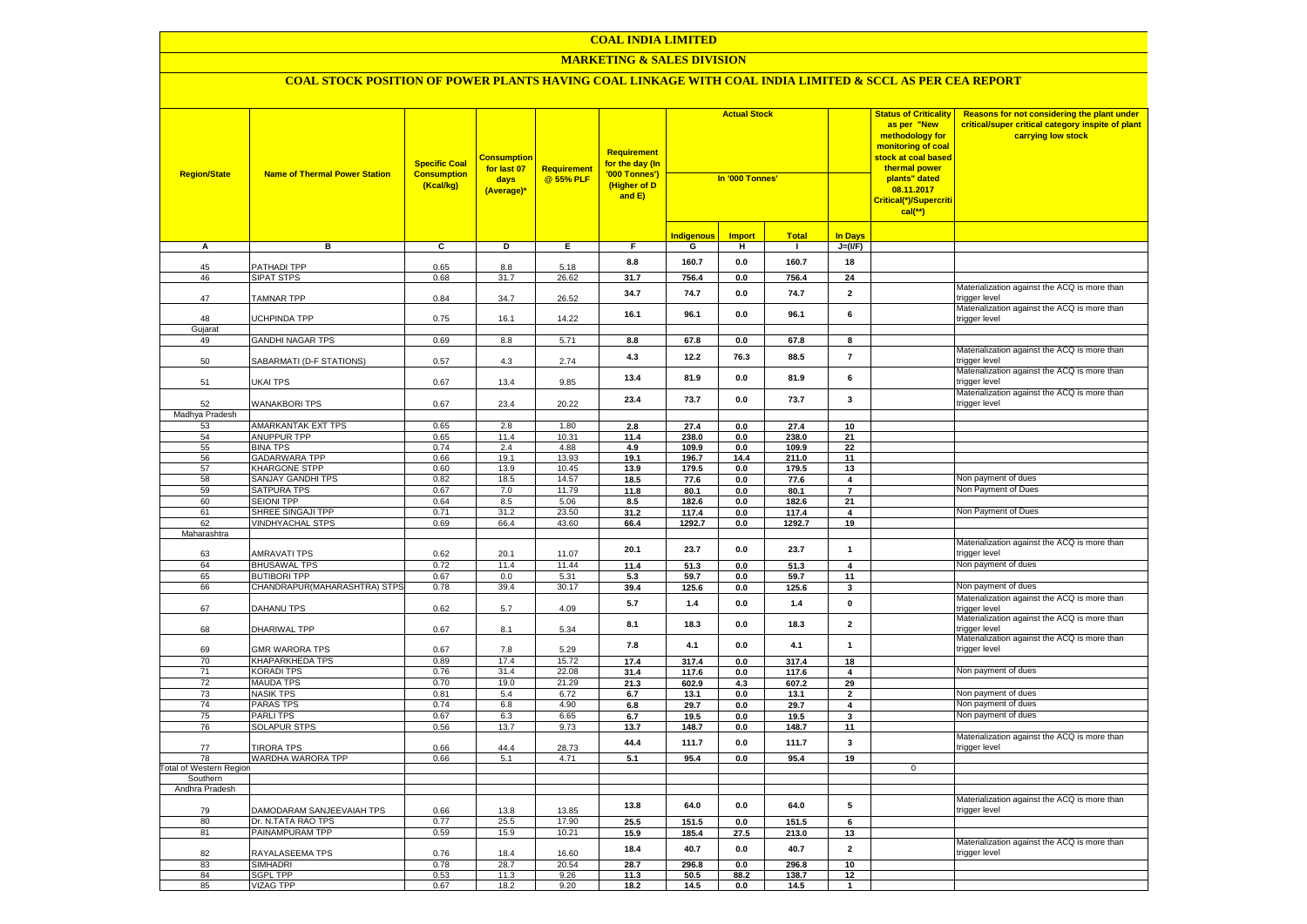#### **MARKETING & SALES DIVISION**

| <b>Region/State</b>             | <b>Name of Thermal Power Station</b>         | <b>Specific Coal</b><br><b>Consumption</b><br>(Kcal/kg) | <mark>Consumption</mark><br>for last 07<br>days<br>(Average)* | <b>Requirement</b><br>@ 55% PLF | Requirement<br>for the day (In<br>'000 Tonnes')<br>(Higher of D<br>and E) | <b>Actual Stock</b><br>In '000 Tonnes' |               |                |                         | <b>Status of Criticality</b><br>as per "New<br>methodology for<br><mark>monitoring of coal</mark><br><mark>stock at coal based</mark><br>thermal power<br>plants" dated<br>08.11.2017<br>Critical(*)/Supercriti<br>$cal$ (**) | Reasons for not considering the plant under<br>critical/super critical category inspite of plant<br>carrying low stock |
|---------------------------------|----------------------------------------------|---------------------------------------------------------|---------------------------------------------------------------|---------------------------------|---------------------------------------------------------------------------|----------------------------------------|---------------|----------------|-------------------------|-------------------------------------------------------------------------------------------------------------------------------------------------------------------------------------------------------------------------------|------------------------------------------------------------------------------------------------------------------------|
|                                 |                                              |                                                         |                                                               |                                 |                                                                           | <u>Indigenous</u>                      | <b>Import</b> | Total          | <b>In Days</b>          |                                                                                                                                                                                                                               |                                                                                                                        |
| А                               | в                                            | c                                                       | Þ                                                             | Ε                               | F                                                                         | G                                      | н             | $\mathbf{I}$   | $J=(VF)$                |                                                                                                                                                                                                                               |                                                                                                                        |
| Karnataka                       |                                              |                                                         |                                                               |                                 |                                                                           |                                        |               |                |                         |                                                                                                                                                                                                                               |                                                                                                                        |
| 86                              | <b>BELLARY TPS</b>                           | 0.63                                                    | 8.9                                                           | 14.23                           | 14.2                                                                      | 35.9                                   | 0.0           | 35.9           | $\mathbf{3}$            |                                                                                                                                                                                                                               | Materialization against the ACQ is more than<br>rigger level                                                           |
| 87                              | KUDGI STPP                                   | 0.63                                                    | 19.2                                                          | 19.90                           | 19.9                                                                      | 138.3                                  | 0.0           | 138.3          | $\overline{7}$          |                                                                                                                                                                                                                               | Materialization against the ACQ is more than<br>rigger level:                                                          |
| 88                              | RAICHUR TPS                                  | 0.66                                                    | 19.5                                                          | 14.98                           | 19.5                                                                      | 57.2                                   | 0.0           | 57.2           | $\mathbf{3}$            |                                                                                                                                                                                                                               | Materialization against the ACQ is more than<br>rigger level                                                           |
| 89                              | <b>YERMARUS TPP</b>                          | 0.62                                                    | 8.6                                                           | 13.09                           | 13.1                                                                      | 51.6                                   | 0.0           | 51.6           | $\overline{4}$          |                                                                                                                                                                                                                               | Materialization against the ACQ is more than<br>trigger level                                                          |
| Tamil Nadu                      |                                              |                                                         |                                                               |                                 |                                                                           |                                        |               |                |                         |                                                                                                                                                                                                                               |                                                                                                                        |
| 90                              | <b>METTUR TPS</b>                            | 0.81                                                    | 14.6                                                          | 8.98                            | 14.6                                                                      | 40.8                                   | 0.0           | 40.8           | $\mathbf{3}$            |                                                                                                                                                                                                                               | Materialization against the ACQ is more than<br>rigger level                                                           |
| 91                              | METTUR TPS - II                              | 0.78                                                    | 6.3                                                           | 6.16                            | 6.3                                                                       | 62.5                                   | 0.0           | 62.5           | 10                      |                                                                                                                                                                                                                               | Materialization against the ACQ is more than<br>rigger level:                                                          |
| 92                              | <b>VORTH CHENNAI TPS</b>                     | 0.82                                                    | 33.4                                                          | 19.78                           | 33.4                                                                      | 130.0                                  | 0.0           | 130.0          | $\overline{\mathbf{4}}$ |                                                                                                                                                                                                                               | Materialization against the ACQ is more than<br>rigger level                                                           |
| 93                              | <b>TUTICORIN TPS</b>                         | 0.96                                                    | 15.5                                                          | 13.31                           | 15.5                                                                      | 108.8                                  | 0.0           | 108.8          | $\overline{7}$          |                                                                                                                                                                                                                               | Materialization against the ACQ is more than<br>rigger level                                                           |
| 94                              | VALLUR TPP                                   | 0.72                                                    | 19.2                                                          | 14.26                           | 19.2                                                                      | 86.1                                   | 0.0           | 86.1           | $\overline{\mathbf{4}}$ |                                                                                                                                                                                                                               | Materialization against the ACQ is more than<br>trigger level                                                          |
| Telangana                       |                                              |                                                         |                                                               |                                 |                                                                           |                                        |               |                |                         |                                                                                                                                                                                                                               |                                                                                                                        |
| 95                              | <b>BHADRADRI TPP</b>                         | 0.69                                                    | 12.9                                                          | 9.83                            | 12.9                                                                      | 120.7                                  | 0.0           | 120.7          | 9                       |                                                                                                                                                                                                                               |                                                                                                                        |
| 96<br>97                        | KAKATIYA TPS<br>KOTHAGUDEM TPS (NEW)         | 0.57<br>0.64                                            | 13.0<br>14.4                                                  | 8.33<br>8.46                    | 13.0<br>14.4                                                              | 213.4<br>115.4                         | 0.0<br>0.0    | 213.4<br>115.4 | 16<br>8                 |                                                                                                                                                                                                                               |                                                                                                                        |
| 98                              | KOTHAGUDEM TPS (STAGE-7)                     | 0.50                                                    | 8.9                                                           | 5.23                            | 8.9                                                                       | 143.6                                  | 0.0           | 143.6          | 16                      |                                                                                                                                                                                                                               |                                                                                                                        |
| 99                              | RAMAGUNDEM STPS                              | 0.62                                                    | 27.4                                                          | 21.33                           | 27.4                                                                      | 433.6                                  | 0.0           | 433.6          | 16                      |                                                                                                                                                                                                                               |                                                                                                                        |
| 100                             | RAMAGUNDEM-B TPS                             | 0.77                                                    | 0.6                                                           | 0.63                            | 0.6                                                                       | 13.3                                   | 0.0           | 13.3           | 21                      |                                                                                                                                                                                                                               |                                                                                                                        |
| 101                             | <b>SINGARENI TPP</b>                         | 0.58                                                    | 14.1                                                          | 9.12                            | 14.1                                                                      | 142.3                                  | 0.0           | 142.3          | 10                      |                                                                                                                                                                                                                               |                                                                                                                        |
| <b>Total of Southern Region</b> |                                              |                                                         |                                                               |                                 |                                                                           |                                        |               |                |                         | 0                                                                                                                                                                                                                             |                                                                                                                        |
| Eastern                         |                                              |                                                         |                                                               |                                 |                                                                           |                                        |               |                |                         |                                                                                                                                                                                                                               |                                                                                                                        |
| Bihar                           |                                              |                                                         |                                                               |                                 |                                                                           |                                        |               |                |                         |                                                                                                                                                                                                                               |                                                                                                                        |
| 102                             | <b>BARAUNI TPS</b>                           | 0.63                                                    | 6.8                                                           | 5.90                            | 6.8                                                                       | 55.6                                   | 0.0           | 55.6           | 8                       |                                                                                                                                                                                                                               | Materialization against the ACQ is more than<br>rigger level                                                           |
| 103                             | <b>BARHI</b>                                 | 0.67                                                    | 7.3                                                           | 5.84                            | 7.3                                                                       | 99.6                                   | 0.0           | 99.6           | 14                      |                                                                                                                                                                                                                               |                                                                                                                        |
| 104                             | <b>BARH II</b>                               | 0.67                                                    | 14.6                                                          | 11.67                           | 14.6                                                                      | 199.2                                  | 0.0           | 199.2          | 14                      |                                                                                                                                                                                                                               |                                                                                                                        |
| 105                             | KAHALGAON TPS                                | 0.80                                                    | 34.4                                                          | 24.62                           | 34.4                                                                      | 66.8                                   | 0.0           | 66.8           | $\overline{\mathbf{2}}$ |                                                                                                                                                                                                                               | Materialization against the ACQ is more than<br>rigger level                                                           |
| 106                             | MUZAFFARPUR TPS                              | 0.77                                                    | 6.3                                                           | 3.95                            | 6.3                                                                       | 14.1                                   | 0.0           | 14.1           | $\overline{2}$          |                                                                                                                                                                                                                               | Materialization against the ACQ is more than<br>trigger level                                                          |
| 107                             | NABINAGAR STPP                               | 0.58                                                    | 16.7                                                          | 10.14                           | 16.7                                                                      | 346.5                                  | 0.0           | 346.5          | 21                      |                                                                                                                                                                                                                               |                                                                                                                        |
| 108                             | NABINAGAR TPP                                | 0.69                                                    | 12.2                                                          | 9.06                            | 12.2                                                                      | 118.2                                  | 0.0           | 118.2          | 10                      |                                                                                                                                                                                                                               |                                                                                                                        |
| Jharkhand                       |                                              | 0.57                                                    |                                                               |                                 |                                                                           |                                        |               |                |                         |                                                                                                                                                                                                                               |                                                                                                                        |
| 109<br>110                      | BOKARO TPS 'A' EXP<br>CHANDRAPURA(DVC) TPS   | 0.61                                                    | 6.1<br>6.8                                                    | 3.78<br>4.06                    | 6.1<br>6.8                                                                | 86.9<br>109.1                          | 0.0<br>0.0    | 86.9<br>109.1  | 14<br>16                |                                                                                                                                                                                                                               |                                                                                                                        |
| 111                             | <b>JOJOBERA TPS</b>                          | 0.69                                                    | 3.2                                                           | 2.18                            | 3.2                                                                       | 82.2                                   | 0.0           | 82.2           | 25                      |                                                                                                                                                                                                                               |                                                                                                                        |
| 112                             | <b>KODARMA TPP</b>                           | 0.62                                                    | 13.3                                                          | 8.23                            | 13.3                                                                      | 107.9                                  | 0.0           | 107.9          | 8                       |                                                                                                                                                                                                                               |                                                                                                                        |
|                                 |                                              |                                                         |                                                               |                                 | 7.0                                                                       | 4.1                                    | 0.0           | 4.1            | $\mathbf{1}$            |                                                                                                                                                                                                                               | Materialization against the ACQ is more than                                                                           |
| 113<br>114                      | MAHADEV PRASAD STPP<br><b>MAITHON RB TPP</b> | 0.70<br>0.64                                            | 7.0<br>11.9                                                   | 5.01<br>8.89                    | 11.9                                                                      | 184.7                                  | 0.0           | 184.7          | 15                      |                                                                                                                                                                                                                               | rigger level                                                                                                           |
| 115                             | <b>TENUGHAT TPS</b>                          | 0.75                                                    | 5.6                                                           | 4.16                            | 5.6                                                                       | 48.9                                   | 0.0           | 48.9           | 9                       |                                                                                                                                                                                                                               |                                                                                                                        |
| Odisha                          |                                              |                                                         |                                                               |                                 |                                                                           |                                        |               |                |                         |                                                                                                                                                                                                                               |                                                                                                                        |
| 116                             | <b>DARLIPALI STPS</b>                        | 0.71                                                    | 15.6                                                          | 14.95                           | 15.6                                                                      | 452.9                                  | 0.0           | 452.9          | 29                      |                                                                                                                                                                                                                               |                                                                                                                        |
| 117                             | <b>DERANG TPP</b>                            | 0.70                                                    | 18.5                                                          | 11.10                           | 18.5                                                                      | 1017.9                                 | 0.0           | 1017.9         | 55                      |                                                                                                                                                                                                                               |                                                                                                                        |
| 118                             | <b>IB VALLEY TPS</b>                         | 0.83                                                    | 22.2                                                          | 19.16                           | 22.2                                                                      | 400.1                                  | 0.0           | 400.1          | 18                      |                                                                                                                                                                                                                               | Materialization against the ACQ is more than                                                                           |
| 119                             | KAMALANGA TPS                                | 0.72                                                    | 16.4                                                          | 10.02                           | 16.4                                                                      | 52.4                                   | 0.0           | 52.4           | $\mathbf{3}$            |                                                                                                                                                                                                                               | rigger level                                                                                                           |
| 120                             | <b>/EDANTA TPP</b>                           | 0.76                                                    | 0.0                                                           | 6.02                            | 6.0                                                                       | 0.0                                    | 0.0           | 0.0            | $\pmb{0}$               |                                                                                                                                                                                                                               | Materialization against the ACQ is more than<br>trigger level                                                          |
| 121                             | <b>TALCHER STPS</b>                          | 0.79                                                    | 49.9                                                          | 31.43                           | 49.9                                                                      | 853.0                                  | 2.1           | 855.0          | 17                      |                                                                                                                                                                                                                               |                                                                                                                        |
| West Bengal                     |                                              |                                                         |                                                               |                                 |                                                                           |                                        |               |                |                         |                                                                                                                                                                                                                               |                                                                                                                        |
| 122                             | <b>BAKRESWAR TPS</b>                         | 0.62                                                    | 16.1                                                          | 8.61                            | 16.1                                                                      | 59.0                                   | 0.0           | 59.0           | $\overline{\mathbf{4}}$ |                                                                                                                                                                                                                               | Non payment of dues                                                                                                    |